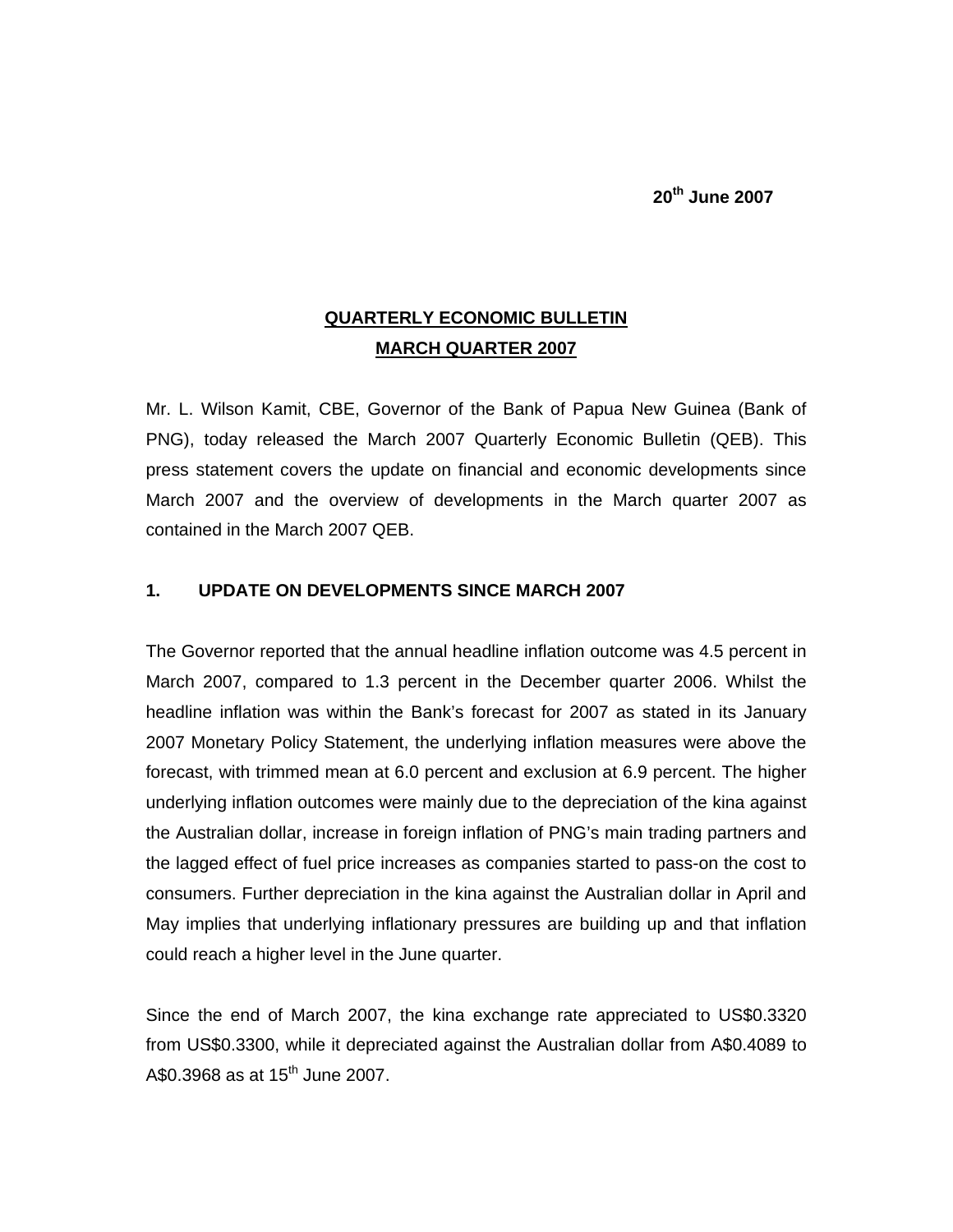Domestic interest rates continue to remain low and stable, consistent with the high level of liquidity. Lending to the private sector continue to increase reflecting the low interest rate environment and increase in economic activity.

The level of foreign exchange reserves increased to US\$1,582.4 million on the 15<sup>th</sup> of June 2007 from US\$1,400.6 million at the end of March 2007, reflecting high foreign exchange inflows mainly from mineral exports.

The Governor stated that whilst macroeconomic conditions have generally remained favourable, the Bank of PNG continue to urge the Government to maintain sound and prudent fiscal management during the National Election period. The Bank of PNG is concerned about the increase in Government spending in the face of the current unfavourable external developments, which is already impacting adversely on prices. It is to the best interest of the nation that the Government maintains macroeconomic stability during this election period. The Bank, on its part, will do all it can to maintain price stability, and will closely monitor the impact of excess liquidity on interest rates, exchange rate and inflation. If the Bank considers that there is a threat to price stability, it will make appropriate changes to its stance of monetary policy.

## **2. OVERVIEW OF THE DEVELOPMENTS IN THE MARCH QUARTER OF 2007**

Indicators available to the Bank of PNG showed that economic activity increased in the first quarter of 2007, supported by stable macroeconomic conditions. Formal private sector employment was higher in almost all sectors of the economy. Credit to the private sector continue to grow in the first quarter of 2007 as a result of more business investments while the Government recorded a budget surplus reflecting strong corporate profits and high income tax revenues. General imports increased in the March quarter, compared to the corresponding quarter of 2006. Whilst the export volumes of most of PNG's major commodities declined, these were offset by increases in their prices, reflecting higher international prices. Inflation increase partly as a result of the depreciation of the kina against major currencies. The Bank of PNG maintained a neutral stance of monetary policy over the quarter but is concerned about the high liquidity levels, growth in monetary aggregates, further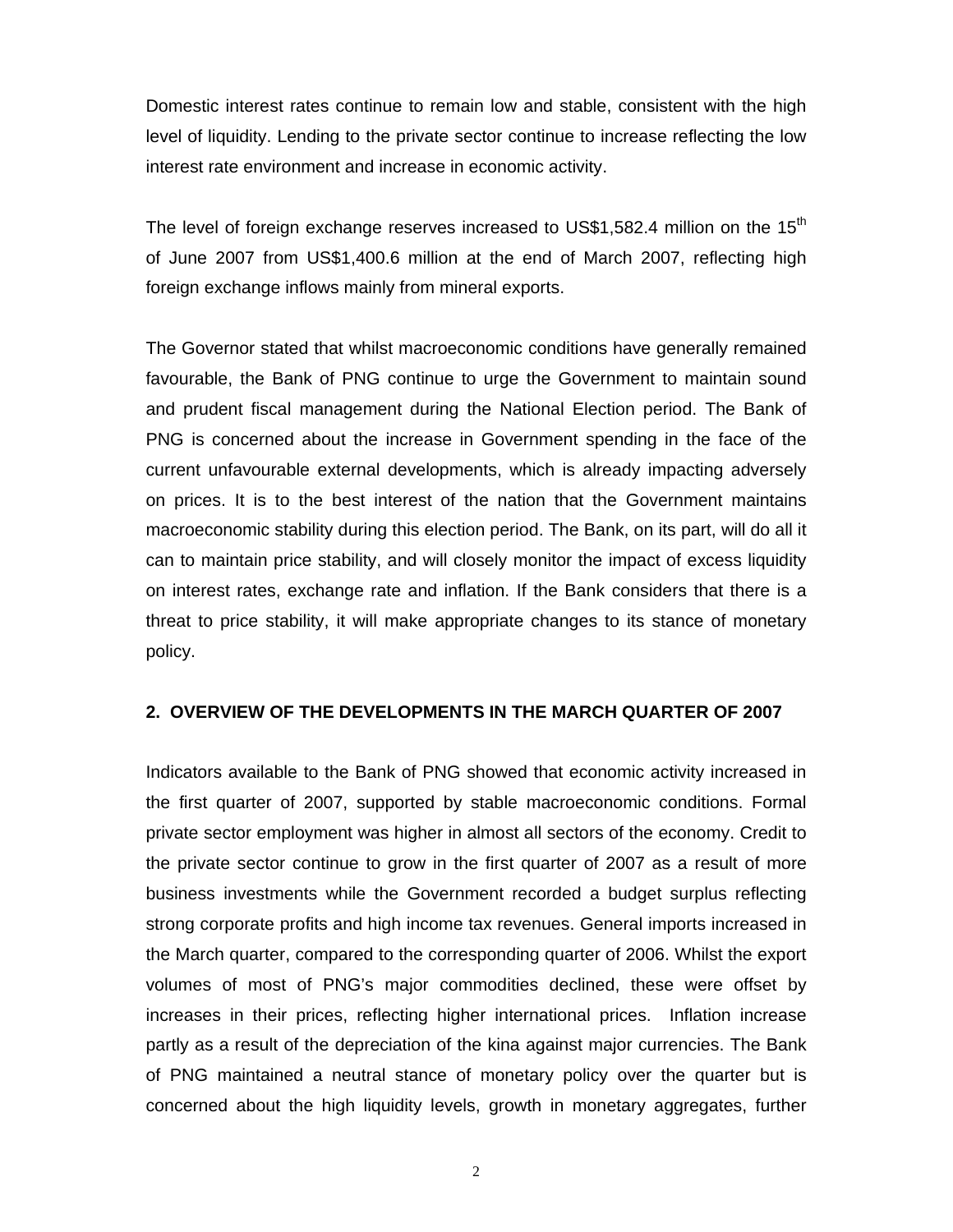depreciation in the exchange rate and, increase in election related Government expenditures and their potential impact on inflation.

The Bank's Employment Index showed that the level of employment in the formal private sector, excluding the mineral sector increased by 4.1 percent in the March quarter of 2007, compared to an increase of 3.7 percent in the December quarter of 2006. Employment levels increased in all regions and sectors, except for the financial/business and other services sectors. Over the year to March 2007, the level of employment, excluding the mineral sector increased by 9.9 percent, compared to 8.6 percent over the year to December 2006.

The headline inflation rate was 0.1 percent in the March quarter of 2007, compared to 0.3 percent in the December quarter of 2006. The increase was due to higher prices in the 'Food', 'Rents, Council charges, Fuel/Power', 'Transport and Communication' and the 'Miscellaneous' expenditure groups. By region, all urban areas, except Lae and Rabaul, recorded higher prices. The annual headline inflation rate was 4.5 percent in the March quarter of 2007, compared to 1.3 percent in the December quarter of 2006.

The exclusion-based inflation measure was 5.3 percent in the March quarter of 2007, compared to 1.8 percent in the December quarter of 2006. Annual exclusion-based inflation was 6.9 percent in March 2007, compared to 2.9 percent in December 2006. Trimmed mean inflation was 5.6 percent in the March quarter of 2007, compared to a decline of 0.7 percent in the December quarter of 2006. Annual trimmed mean inflation was 6.0 percent in March 2007, compared to 0.4 percent in December 2006.

In the March quarter of 2007, the daily average kina exchange rate depreciated against all the major currencies except the yen. The daily average kina exchange rate depreciated by 0.3 percent against the US dollar to 33.00 US cents and by 2.3 percent against the Australian dollar to 42.00 cents. These movements resulted in the quarterly average Trade Weighted Index (TWI) depreciating by 1.3 percent during the March quarter.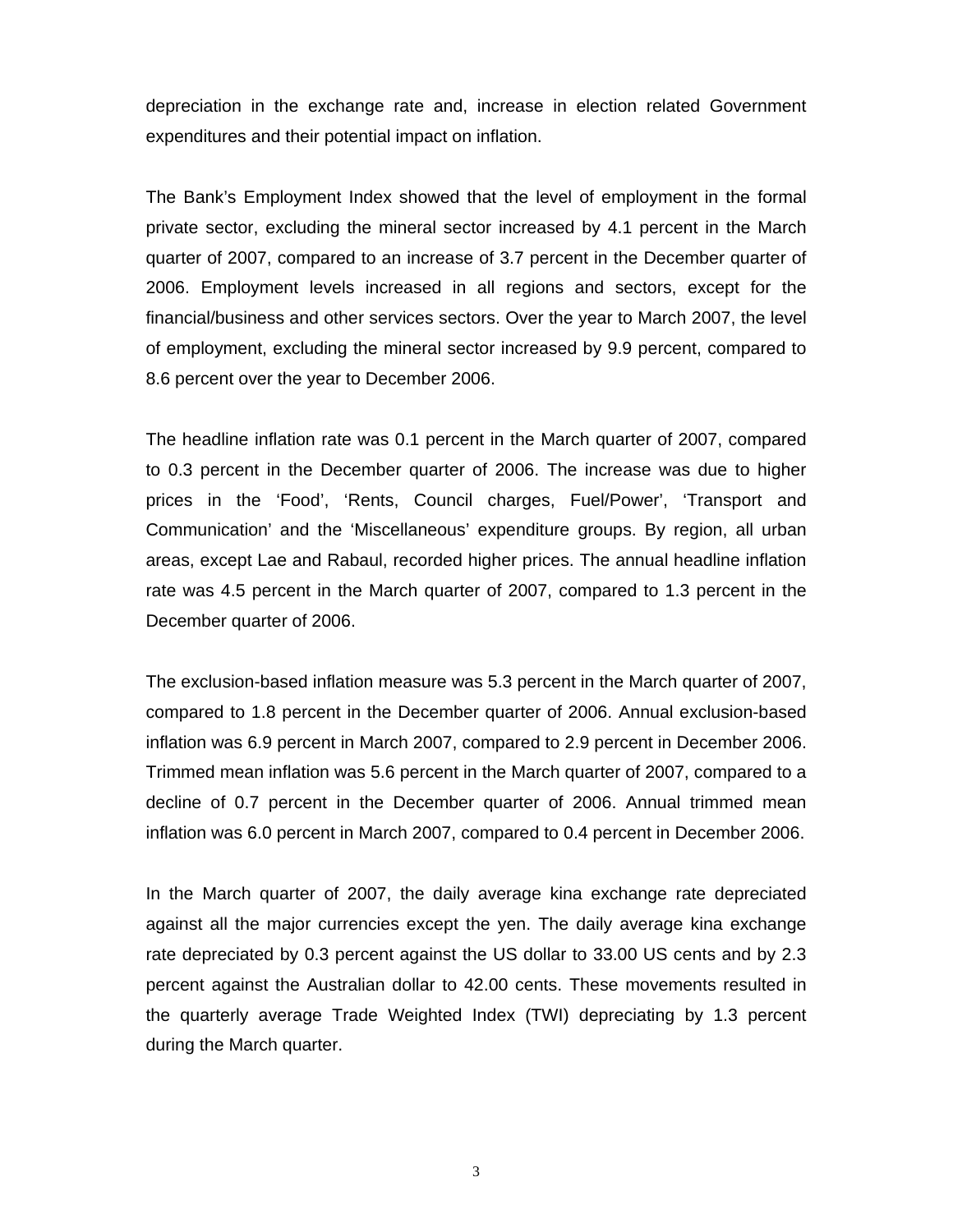Higher international prices for mineral, most agricultural commodities and log exports resulted in a 11.5 percent increase in the weighted average kina price of Papua New Guinea's exports in the March quarter of 2007, compared to the corresponding quarter of 2006. There was a 9.6 percent increase in the weighted average price of mineral exports, with higher kina prices of copper and gold. For the agricultural, forestry and marine product exports, the weighted average kina price increased by 23.3 percent and was attributed to higher kina prices of coffee, cocoa, palm oil, copra oil, tea, rubber and log exports, which more than offset declines in export prices of copra and marine products.

The overall deficit in the balance of payments was K106 million in the March quarter of 2007, compared to a deficit of K27 million in the corresponding period of 2006. This outcome was due to a deficit in the current account, which more than offset a surplus in the capital and financial accounts.

The current account recorded a deficit of K395 million in the March quarter of 2007, compared to a surplus of K151 million in the corresponding period of 2006. This outcome was mainly attributed to a lower trade surplus and higher net service payments, which more than offset lower net income payments and higher net transfer receipts.

The capital account recorded a higher net inflow of K40 million in the March quarter of 2007, an increase of 48.2 percent from the corresponding period of 2006. The increase reflected higher capital transfers by donor agencies through direct project financing.

The financial account recorded a net inflow of K223 million in the March quarter of 2007, compared to a net outflow of K175 million in the corresponding period of 2006. This outcome reflected higher draw down of investments in short-term money market instruments and financial derivative instruments, combined with higher draw down of loans and foreign currency account balances by the mineral companies.

4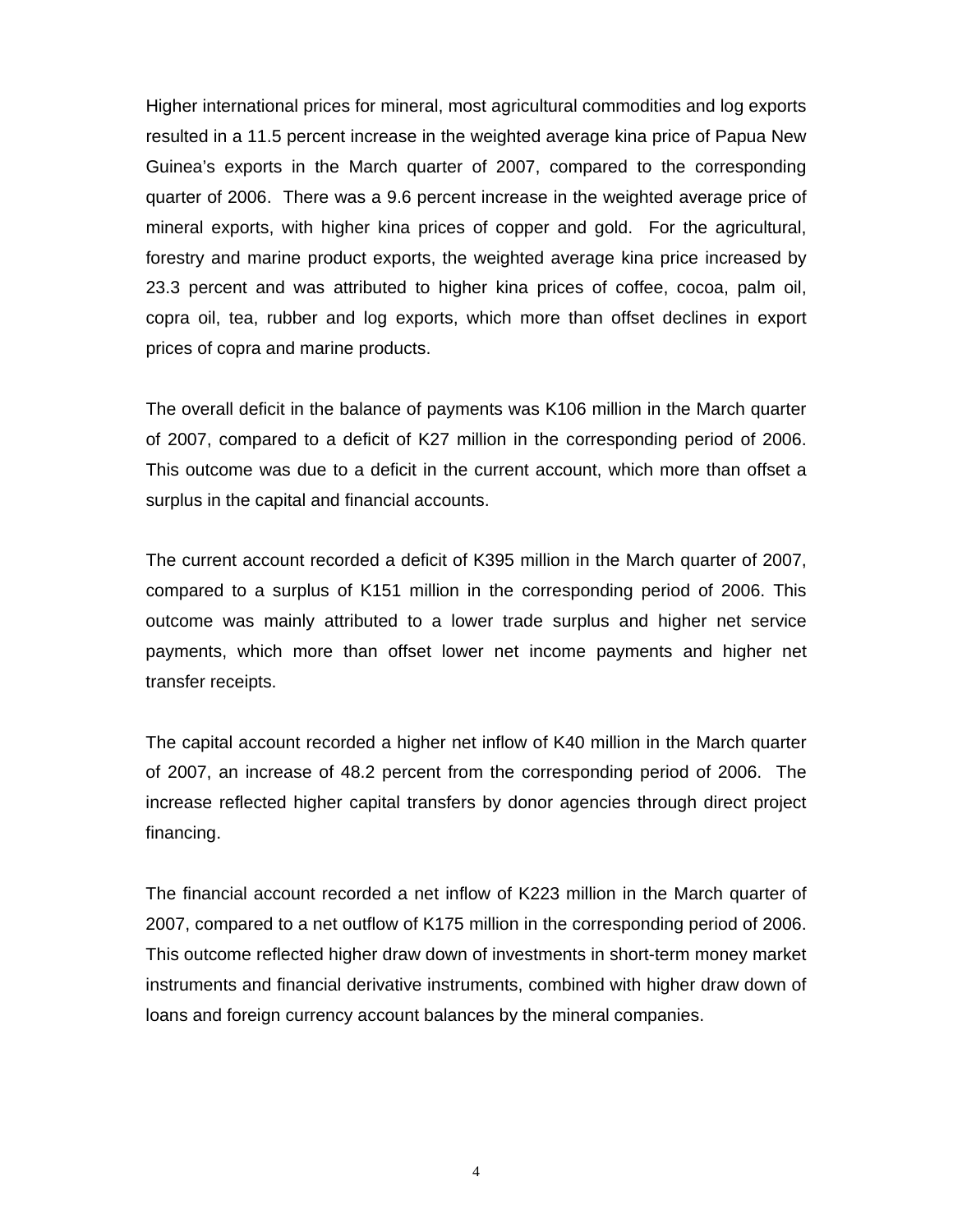The Bank of Papua New Guinea maintained a neutral monetary policy stance during the March quarter of 2007. The Kina Facility Rate (KFR) was kept unchanged at 6.00 percent and the dealing margin for the Repurchase Agreements (Repos) was maintained at 150 basis points on both sides of the KFR. Central Bank Bill (CBB) rates showed increasing trends reflecting higher issuance of CBBs to sterilise excess liquidity and realign short-term domestic interest rates with the KFR. Domestic interest rates for loans and deposits showed mixed trends during the quarter.

The Bank continued to utilise Open Market Operation (OMO) instruments in the conduct of monetary policy over the March quarter of 2007. The CBBs were mainly used to sterilise excess liquidity, which was complemented by the increased issuance of Treasury bills by the Government. For daily liquidity management purposes, the commercial banks utilised the inter-bank market and Repos with the Bank of PNG to meet their liquidity needs. The Cash Reserve Requirement (CRR) and the Minimum Liquid Assets Ratio (MLAR) of commercial banks were maintained at 3.0 percent and 25.0 percent, respectively, in the March quarter of 2007.

The average level of broad money supply (M3\*) increased by 7.5 percent in the March quarter of 2007, compared to an increase of 9.4 percent in the December quarter of 2006. The outcome was due to increases of 31.9 percent in average net claims on the Government, 9.3 percent in average private sector credit and 3.4 percent in net foreign assets of the depository corporations. Net domestic claims outstanding, excluding advances to the Central Government and outstanding loans under the Government's Agricultural export commodity price support schemes increased by 7.9 percent in the March quarter of 2007, compared to an increase of 7.3 percent in the previous quarter.

Total domestic credit extended by depository corporations to the private sector, public non-financial corporations, Provincial and Local Level Governments, and other financial corporations, increased by K222.3 million to K3,258.7 million, compared to an increase of K218.9 million in the previous quarter. This was mainly due to an increase of K228.1 million in private sector credit, which more than offset declines of K4.5 million in claims on public non-financial corporations and K1.8 million in claims

5